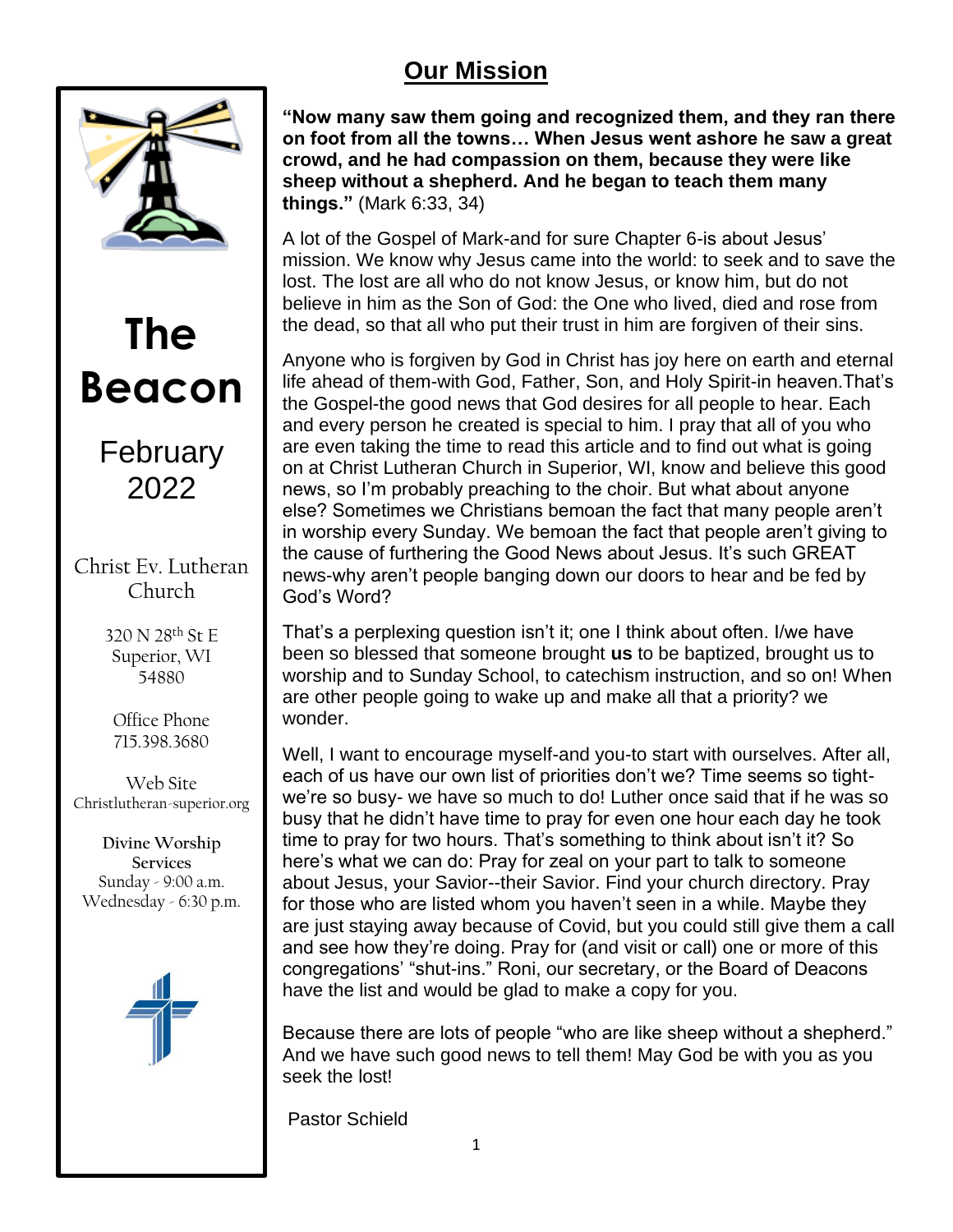## **Voter's Meeting Sunday, Feb. 13 at 10 a.m.**

## **Midweek Lenten Services**

The Lenten Season begins on March 2 with Ash Wednesday. In our Lenten midweek services on Wednesday at 12:15 and 6:30 p.m.,

#### **March 2 - Ash Wednesday (12:15 & 6:30 p.m.)**

**March 9 (12:15 & 6:30 p.m.)**

**March 16(12:15 & 6:30 p.m.)**

**March 23(12:15 & 6:30 p.m.)**

**March 30(12:15 & 6:30 p.m.)**

**April 6 (12:15 & 6:30 p.m.)**

## **Soup & Sandwich Suppers**

Please join us once again for food and fellowship as we bring back the soup and sandwich suppers during Advent. They start **March 9 at 5:30 p.m.**

## **Christ the King Memorial Scholarship**

The purpose of the Fund is to provide scholarship assistance to LCMS students pursuing higher education at LCMS colleges, universities or seminaries. The Fund earned net income sufficient enough that \$2,000.00 is available for scholarship awards in 2022. Any award granted shall be for tuition purposes only. Any student who is a communicant member in good standing of CLC or another LCMS congregation is eligible to apply for an award. Application forms and related instructions are available from the church office. **Students must return completed applications to the church office no later than April 1, 2022.** Applications will then be reviewed by the Scholarship Committee.

#### **Church Council Minutes January 13, 2022**

**Members Present**: Len Campbell, Don Hauser, Pastor Bernecker, Wayne Ploetz, John Keske and Sharyn Vengrin

**Call to order:** Len Campbell

**Opening Prayer: Pastor Bernecker**

**Call for additional agenda items: None** 

**Approval of Minutes: Wayne** made the motion to accept the December 9, 2021 minutes and Don Seconded. All in favor. Motion Carried

**Pastor's Report:** Everything is going well.

**Treasurer's Report: Checking Account Balance:** 

**December 31. 2021 of \$64,333.50** Don made the motion to accept Checking Account Balance as written. Sharyn seconded. All in favor. Motion carried.

#### **BOARD AND COMMITTEE REPORTS: Board of Trustees:**

## **No meeting held**

Placed switch guards on the on/off switches for the boilers and boiler pump so they may not be turned on or off by accident.

Had issue with outside lights-on 24 hours. Reset timer and have been working fine since. Wrote down instructions on what to do when this happens. Will test when/if it happens again and then publish for future reference.

As reported last month, the electric motor for the humidifier for the organ was fixed. However, there was a leak on the left side working unit. Parts are no longer available for the humidifier that we have. I have been able to fix and have no leaks. Need to investigate replacement of the entire unit as I believe the part that I fixed will dry out over the summer and start leaking again. Same could happen on the other side as well. Explained, via bulletin, to the congregation that the parking lot is only plowed once 2" or more snow has fallen. Jamie, our snowplow driver, has more than just our church lot to plow and may not get to our lot right away. Also, salt/sanding is not a given. We must request that Jamie does this and need some time to give a "heads-up" to have it done. It was asked that members be sure to wear footwear appropriate for weather conditions. A pew has been moved back into the entryway so that members can change their footwear if they wish.

A call for volunteers to help clear snow from the sidewalks. Help is needed if snow has fallen before the Sunday or Wednesday services. Patrick Field has stepped forward and has been a wonderful help! I am hoping that others will step forward if a snow event happens right before a service.

Heat tape is in place in the gutters. Perrault has completed them.

Men's restroom was painted by Lawrence Lehto. Met with Dave and Rick's Tree & Stump Removal for clearing the brush I front of the church. Will submit a bid within the next few days. Should be no different than previously submitted bids from the (approximately \$2100.00)

#### **Board of Deacons:** No Report **Board of Stewardship & Evangelism: Old Business:**

**A presentation by** CASDA will take place February 20 following the service.

We coordinated the Guardian Angel Epiphany Brunch to be held January 9,

Len/Peg will purchase all supplies for the pancake and sausage breakfast. Members will meet Sunday morning at 7:00 am to set-up and prepare pancakes and sausage and make coffee. It looks like we will have fourteen participants in the Guardian Angel program for 2022. Members were informed that Lutheran Island Camp donations through Thanksgiving and Advent offerings totaled \$2,390.

Members were informed that through undesignated mission funds, Orphan Grain Train and Project 24 were awarded \$100 each and Faith Comes by Hearings (Military Bible Sticks) were awarded \$150.00. Checks have been mailed to each. New Business: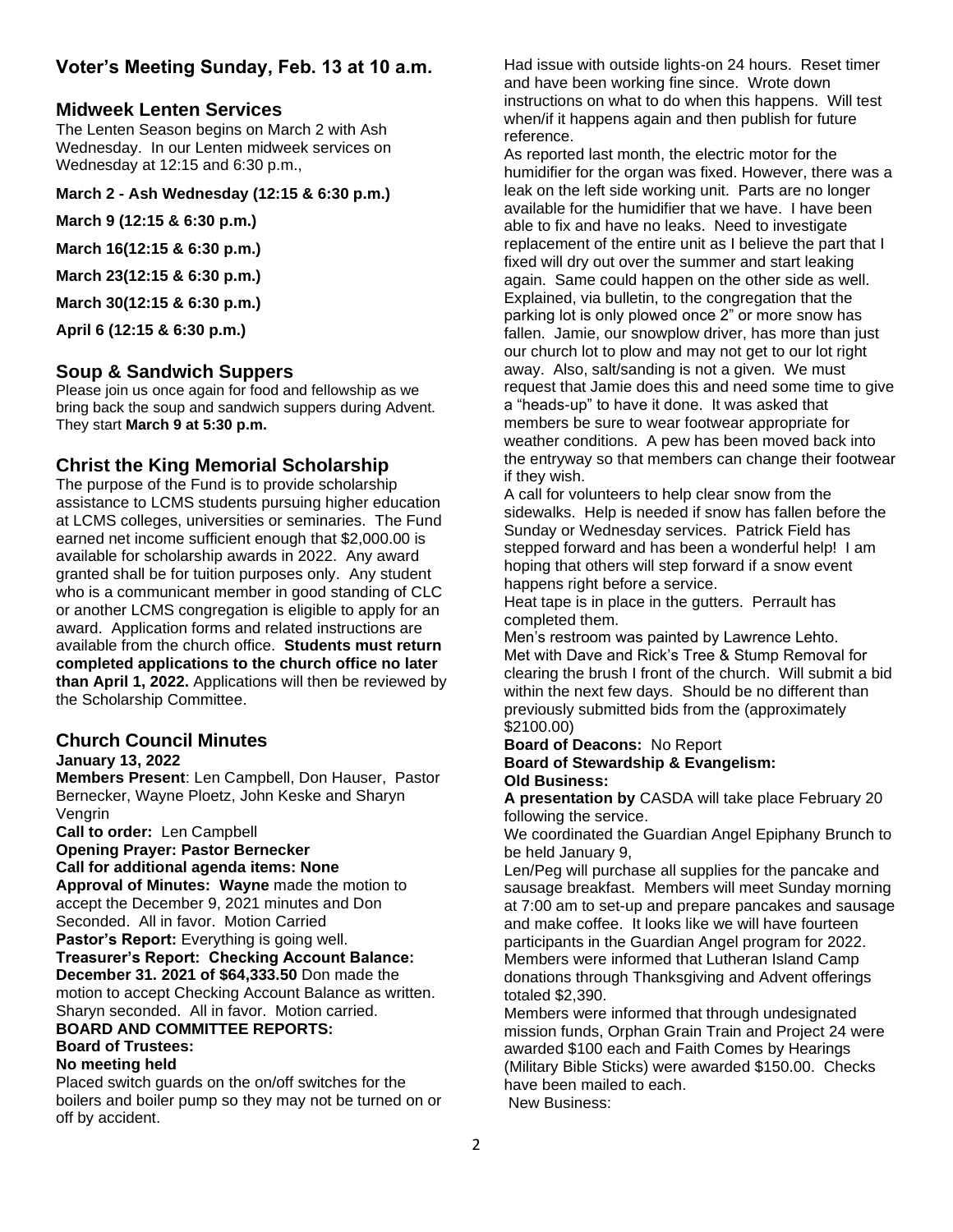Members were informed that our Board applied for disaster relief from Mission Endowment for housing and food because of tornado damage in Kentucky. Time and talent forms were given to members to review with the idea we may change the form or do something different to the future.

Next Meeting February 1, 2022 at 5:00pm. **Board of Education: Meeting January 24, 2022 Memorial Committee: No Report Endowment Committee: Received as written Memorial Garden: Resting**

**Old Business: call Committee update:** More information coming on January 23, 2022.

**New Business: Insurance considerations: Greg Brisky and Nick Ferrell** gave a presentation on the new insurance policy for our church. Statement of no loss was signed. Wayne made the motion to accept the New Policy as written. John seconded and all were in favor. Motion Carried.

**Christmas tree ornaments:** Len has the sign up list. He will be contacting the people on the list regarding the making of the ornaments.

**Requests to use Fellowship Hall**: **Next Council Meeting: 5:30 pm. February 10, Thursday, 2022 Adjournment-Lord's Prayer**

### **Stewardship**

"I am not commanding you, but I want to test the sincerity of your love by comparing it with the earnestness of others. For you know the grace of our Lord Jesus Christ, that though he was rich, yet for your sakes he became poor, so that you through his poverty might become rich" (2 Corinthians 8:8-9).

Without commands or even arm-twisting, St. Paul encourages, even challenges, the Church in Corinth to demonstrate the sincerity of their faith by their generosity in giving. He does this because giving generously is a gift of the Spirit given to us through the Gospel.

St. Paul wrote: "But just as you excel in everything—in faith, in speech, in knowledge, in complete earnestness and in your love for us—see that you also excel in this grace of giving" (2 Corinthians 8:7). In other words, just as we grow in faith and speech and knowledge of eternal things by the Holy Spirit through the Word of God, so also do we grow in giving from the same Spirit through the same Word.

The problem is that the grace of generosity often grows cold in us. It's not so much that we stop giving, but we don't put it first. We treat it like all the other bills that must be paid. It becomes a chore, just one more thing to check off a list of things to do. That empties it of its spiritual power and robs us of the joy that Christ and the Scriptures assign to it.

On top of that, since this generosity is linked to faith and knowledge of divine things, a lack of excelling in giving is sure sign that our faith and knowledge of God are under attack as well.

Thus St. Paul points to the foundation of generosity: the generosity of Christ Himself. Even though He was rich, He became poor so that we who are poor might become rich. Thus, the incarnation, suffering, and death of our Lord on the cross is the reason, source, and driving force for our generosity in giving to the church.

And since Christ who was rich became poor so that we might be rich in His grace—of which generous giving is part—so we also who are rich in His grace can excel in pressing His grace into service toward the gracious work of the church.

Pay attention to what you give to the church so that you may excel at it. And if you find that your heart has grown cold or indifferent toward it, immerse yourself in God's Word. Read it at home. Attend Bible Class. Hear and listen to it preached in the Divine Service. Be reminded of what Christ has done for you in His incarnation, suffering, and death. For this will strengthen your faith and knowledge. And where that excels, so will the grace of giving excel also.

## **My Savior Lives Northland LCMS Service of Worship for the Duluth region televised by KBJR Channel 6.**

"My Savior Lives Northland" is a locally produced TV program that includes a 30-minute worship service led by participating pastors of the Minnesota North District of our LCMS, along with a 30 minute remastered program called "This is the Life" from Lutheran Hour Ministries (starting at 10:00 a.m.). MSL Northland is broadcast every Sunday at 9:30 a.m. Central time on KBJR Channel 6 NBC and cable and satellite systems carrying these stations. Please check your local listings as sometime the program is moved to a different channel due to programming conflicts on NBC. Please send contributions c/o: Mt. Olive Lutheran, 2012

East Superior St, Duluth, MN 55812. Checks should be made to: MSL Northland

## **Youth Upcoming Events**

All  $7<sup>th</sup> - 12<sup>th</sup>$  grade youth are invited to attend any or all events! We study God's Word in a variety of ways – music videos with today's current Christian artists, creative Bible lessons, and issues that relate to the youth! Join us! Bring a friend!

## **Religious Greeting Cards**

There is an assortment of religious greeting cards for sale in the library. Everything from Get Well, Thank you, Birthday, Sympathy, Wedding & Anniversary, Confirmation and Baptism and many more. Cards are \$.50 each and may be purchased (for now) on Sundays between early and late services.